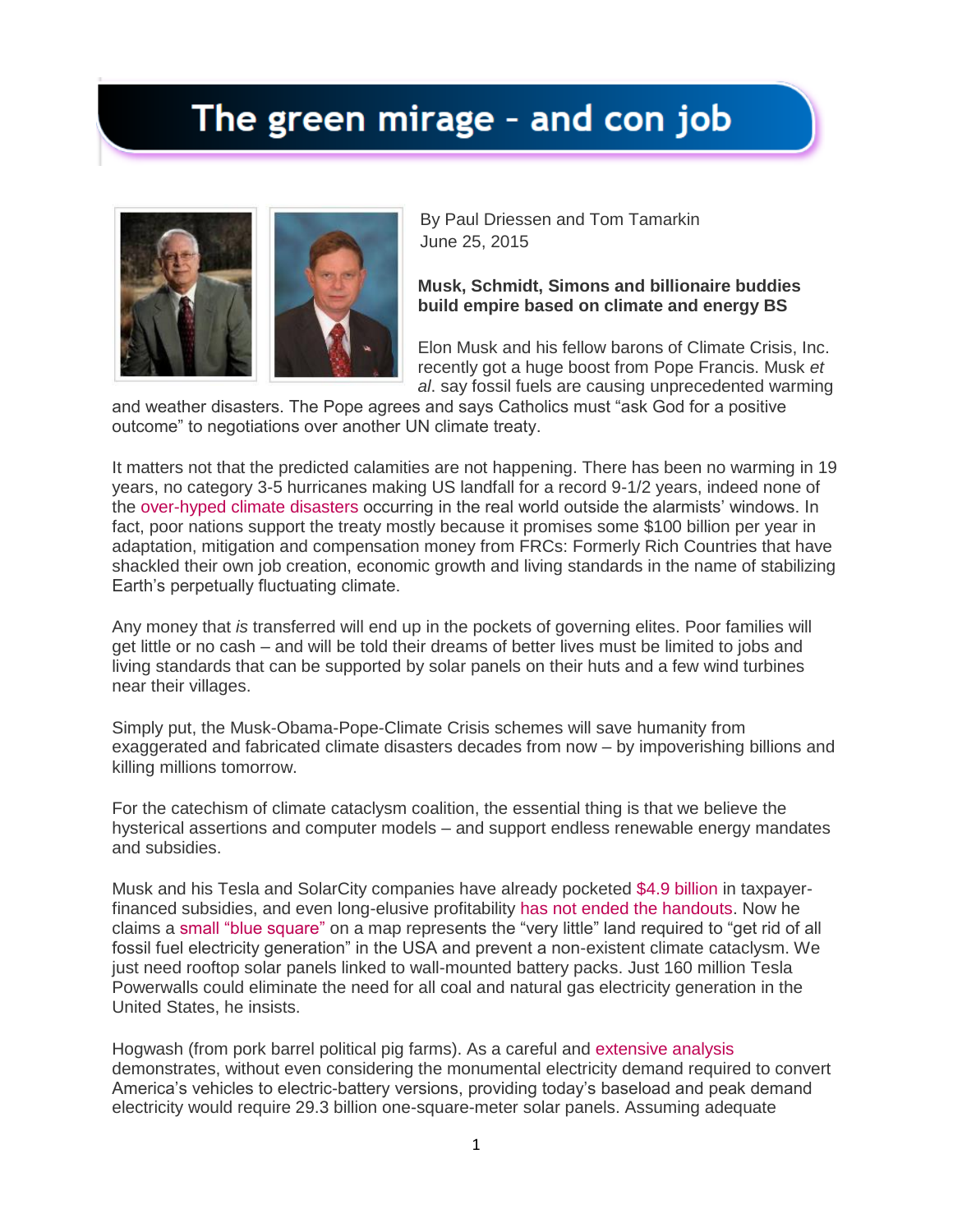yearlong daily sunlight, that's 29,333 square kilometers of active solar panel surface area: 7.2 million acres – or nearly all of Maryland and Delaware!

The analysis is technical, beyond the ability of most voters, journalists, politicians and regulators to comprehend fully. Read it anyway, if only to understand that the enormity of financing, raw materials, mining and electricity required to manufacture the panels (some 40 million per year), battery packs and inverters (to convert low-voltage solar electricity to 120 or 240 Volt alternating current).

Clearly, what we are dealing with is an unprecedented green mirage and con job – one that will drive electricity prices from the 8 or 9 cents per kilowatt-hour in coal and gas-reliant states, to the 15-31 cents per kWh in California, Connecticut and New York – or even the 36-40 cents in Germany and Denmark (and ultimately to greater than \$1.00 per kWh if 100% solar power were deployed for baseload use without government subsidies). The impact of such prices on people's jobs, living standards, health and welfare would be incalculable.

Musk has a BS in physics – and obviously holds advanced BS degrees in lobbying and conartistry about climate disasters and renewable energy solutions, mandated by government decrees and financed by endless billions in subsidies. He has made numerous personal visits to legislative offices in Sacramento and Washington, to promote more such schemes, and aligns his efforts with those of Eric Schmidt, Nat Simons, Tom Steyer and members of the [Clean Tech](http://fortune.com/2015/04/25/billionaires-versus-big-oil/)  [Syndicate:](http://fortune.com/2015/04/25/billionaires-versus-big-oil/) eleven secretive families with total wealth of over \$60 billion, who want to get even richer off taxpayers and consumers.

They assume (demand) that bogus climate cataclysms will continue to bring them billions in climate cash payouts from Washington and state capitals, along with more *exemptions* from [endangered species](https://www.masterresource.org/cuisinarts-of-the-air/wind-power-bats-double-standard/) and [environmental cleanup](http://www.washingtontimes.com/news/2015/jun/24/solar-wind-projects-could-cost-taxpayers-millions/) laws and regulations that are applied with a vengeance to fossil fuel projects.

[Google scientists](http://powerrfuture.com/what-it-would-really-take-to-reverse-climate-change/) finally admitted that existing and near-term renewable energy technologies simply do not work as advertised and cannot meet their political or climate promises. The technologies are all hat, no cattle. However, the Climate Crisis and Clean Tech industries are determined to push ahead – using our money, risking little of their own, and getting reimbursed by us when their investments turn sour.

Google and NRG now want a [\\$539-million federal grant](http://www.foxnews.com/politics/2014/11/08/world-largest-solar-plant-applying-for-federal-grant-to-pay-off-its-federal/) to bail them out of \$1.6 billion in taxpayer loans for the [bird-roasting](http://news.heartland.org/newspaper-article/2014/09/15/california-solar-towers-blamed-massive-bird-kills) Ivanpah concentrated solar power project in California, because it does not work and needs so much natural gas to keep its water hot that it doesn't meet state renewable energy standards. Other Obama "green" energy "investments" have also [drowned in red ink,](http://www.nationalreview.com/article/309936/green-jobs-gone-bust-deroy-murdock) leaving taxpayers to pay the tab: Solyndra, Abound Solar, Solar Trust, Ener1, Beacon Power, *et cetera, et cetera, et cetera*.

Musk is nevertheless lobbying for [SB-350,](http://1sun4all.com/solar/california-lawmakers-climate-change/) which would require that 50% of California's electricity be produced via "renewable" sources, such as wind, solar, biofuels and politicians' hot air. Meanwhile, Google Chairman [Eric Schmidt's](http://blog.heartland.org/2015/03/the-trouble-with-google-as-truthsayer/) family and corporate foundations give millions to alarmist climate scientists, the ultra-green Energy Foundation, and rabid anti-fracking groups like the World Wildlife Fund and Natural Resources Defense Council. NRDC also gets millions from EPA, to promote the agency's anti-fossil fuel agenda and place 33 of its employees on 21 EPA "advisory" committees.